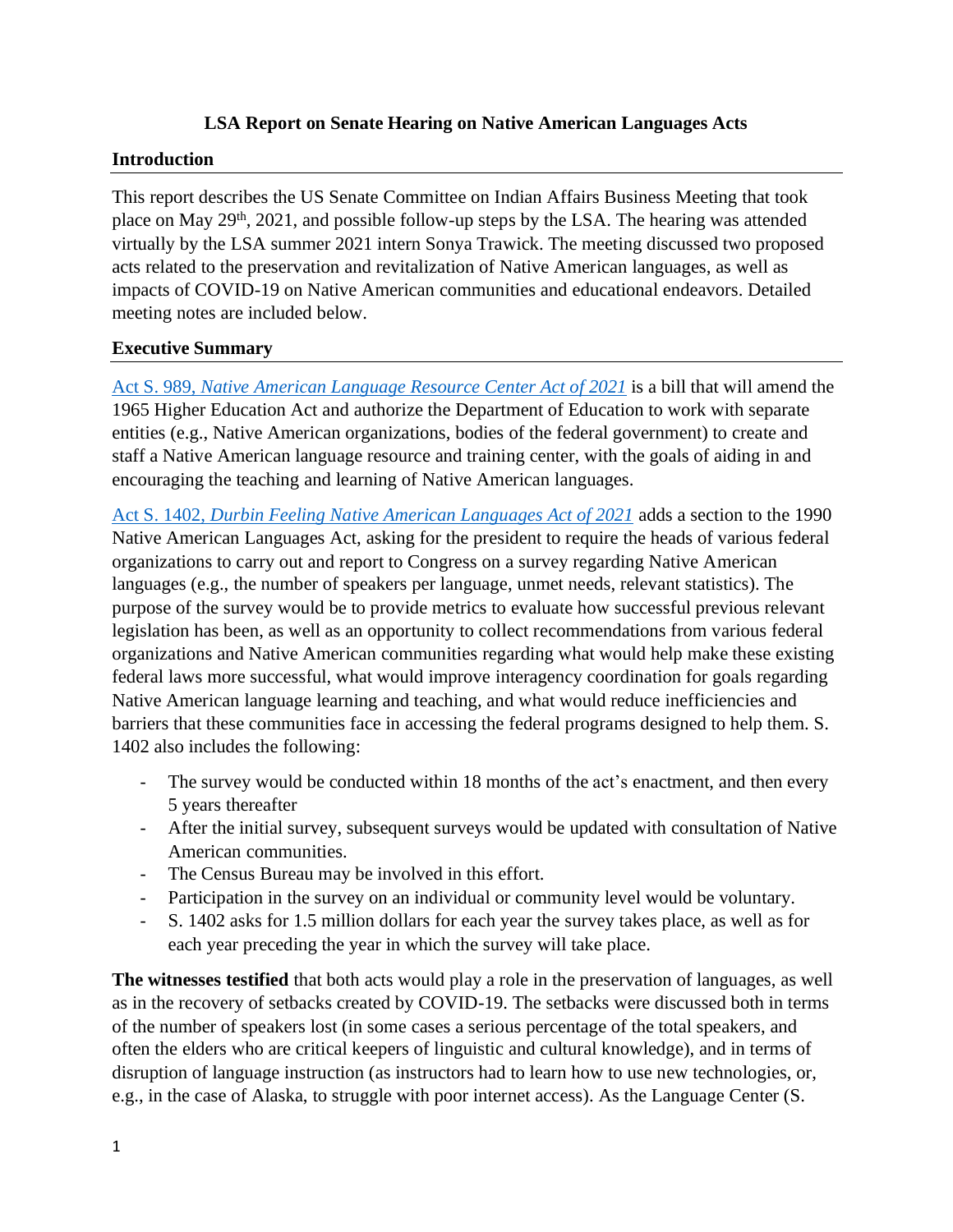989) would allow for a sharing of resources, best practices, and innovations in indigenous learning, it would relieve the burden from individuals and especially small communities who have had to create, maintain, and innovate practices and materials from scratch, without external pedagogical guidance or aid. Instructors would be able to build upon knowledge and successes of other communities while still being able to cater materials to their community's unique needs. Meanwhile, periodic surveys (S. 1402) would highlight the varied needs of each community to update and reorient efforts at the federal level to increase efficiency of, access to, and success of existing legislation.

Link to recorded meeting: [https://www.indian.senate.gov/hearing/business-meeting-consider-s-](https://www.indian.senate.gov/hearing/business-meeting-consider-s-1471-oversight-hearing-examining-covid-19-response-native)[1471-oversight-hearing-examining-covid-19-response-native](https://www.indian.senate.gov/hearing/business-meeting-consider-s-1471-oversight-hearing-examining-covid-19-response-native)

#### **Meeting Notes**

#### **Present:**

Chairman Senator Schatz (HI), Vice Chairman Senator Murkowski (AK), Senator Smith (MN), Senator Hoeven (ND)

### **Witnesses:**

- Michelle Sauve Acting Commissioner for the Administration for Native Americans (ANA), Dept of Health and Human Services
- The Honorable Chuck Hoskin, Jr. Principal Chief of the Cherokee Nation
- Leslie Harper President of the National Coalition of Native American Language Schools and Programs
- Ka'iulani Laeha CEO of Aha Punana Leo (Hawai'ian Language Preservation and Education Organization)
- Bernadette "Yaayuk" Alvanna-Stimpfle Chair of the Alaska Native Language Preservation and Advisory Council

# **Proceedings:**

- 1. Introduction from Chairman Schatz and Vice Chairman Murkowski
- 2. Witness testimony from each of the panelists
- 3. Questions from the Senators for the Witnesses

#### **Introduction:**

Summary of Schatz's introduction: The 1990 introduction of the Native American Languages Act (NALA), aiming to preserve, protect and promote the languages of Native Americans was a milestone, but work on this endeavor continues. Other relevant acts include the 2006 Esther Martinez Native American Languages Preservation Act. The most important work has been done by the communities themselves. And now they are dealing with COVID-19, which has resulted in suspension of Native language schools, the loss of many speakers to the virus, and \$20M has been sent from congress to address these issues, but more needs to be done.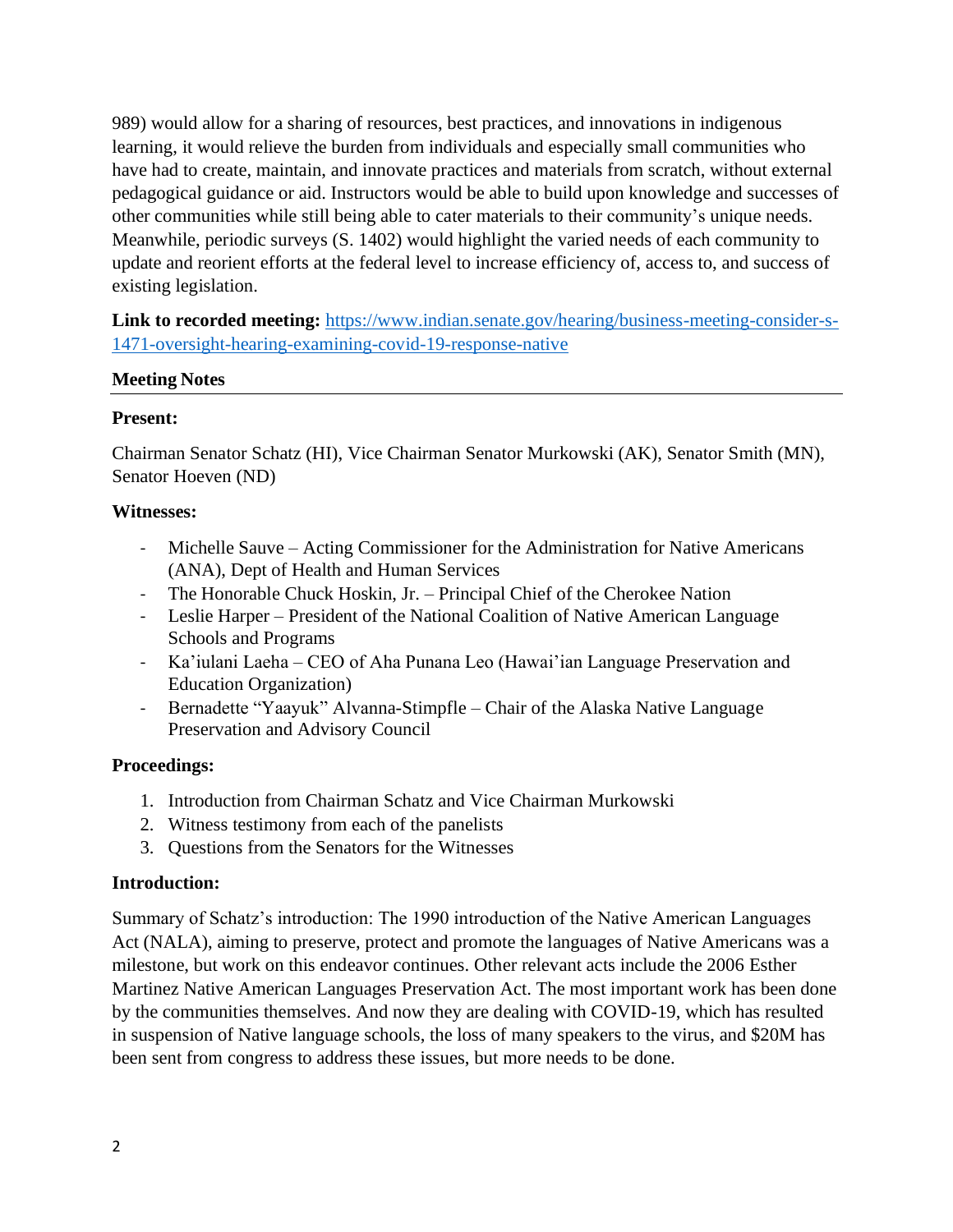Summary of Murkowski's introduction: Murkowski used her introduction to stress the dire situation of Native languages, mentioning that though some parts of the country have seen a resurgence of Native languages, others have not, for example, from her state of Alaska, she mentioned that, of the 23 Native languages spoken, only 1 is stable, 2 are no longer spoken, and over half have less than 20 remaining speakers.

#### **Input from the Witnesses and Q&As directed to them:**

# Michelle Sauve – Acting Commissioner for the Administration for Native Americans (ANA), Dept of Health and Human Services

As part of the ANA, which has projects supporting 27 tribes, 22 organizations, 47 languages across 18 states, Sauve was able to give a big picture description of the efforts to preserve Native languages, as well as the result of COVID-19. Just about every community has seen a decrease in their number of speakers, with over 200 tribal communities without speakers of their mother tongue. Like the other witnesses, Sauve mentioned the research-based evidence from their grantees that language revitalization gives tribal communities a sense of pride and hopefulness, community cohesiveness, and is correlated to the prevention of health problems in these communities. COVID-19 has threatened this through the loss of elders, who are integral to language vitality, the shutting down of ANA-funded projects, the movement of pedagogical material to virtual mediums with which elders are not necessarily familiar, etc. There are current plans for emergency funding for these efforts, which will be announced this week.

- Schatz asked Sauve to describe how many grants the ANA received had to be turned down because of a lack of funding, and what dollar amount would represent the unmet need. Sauve said that this year there were between 60-75 applications for both of their funding competitions, but they have only been able to fund 11 this year, which has been similar in recent years. The dollar amount was sent for the record at a later time.
- Hoeven asked how each of the two bills would help to preserve Native languages, and what was the most important thing the committee could do to help. Sauve mainly deferred to other witnesses, but commented on the importance of maintaining peer-topeer learning.
- Schatz asked Sauve a question about copyright about the pedagogical materials that could in theory be shared through the Language Center, and Sauve mentioned that she has received mixed suggestions from various tribes. More information will be provided for the record in order for the senators to better understand the problem and what congress could do about it.
- Murkowski asked Sauve about the issue of capacity, in terms of the capacity of smaller tribes when it comes to writing or navigating complex federal grants to support language programs, and about what the ANA has done to alleviate administrative requirements that compound the challenges. Sauve answered that there has been an emphasis on flexibility, requests for extensions, continued and streamlined funding requests, etc., as well as a streamlined application for the aforementioned emergency award.

The Honorable Chuck Hoskin, Jr. – Principal Chief of the Cherokee Nation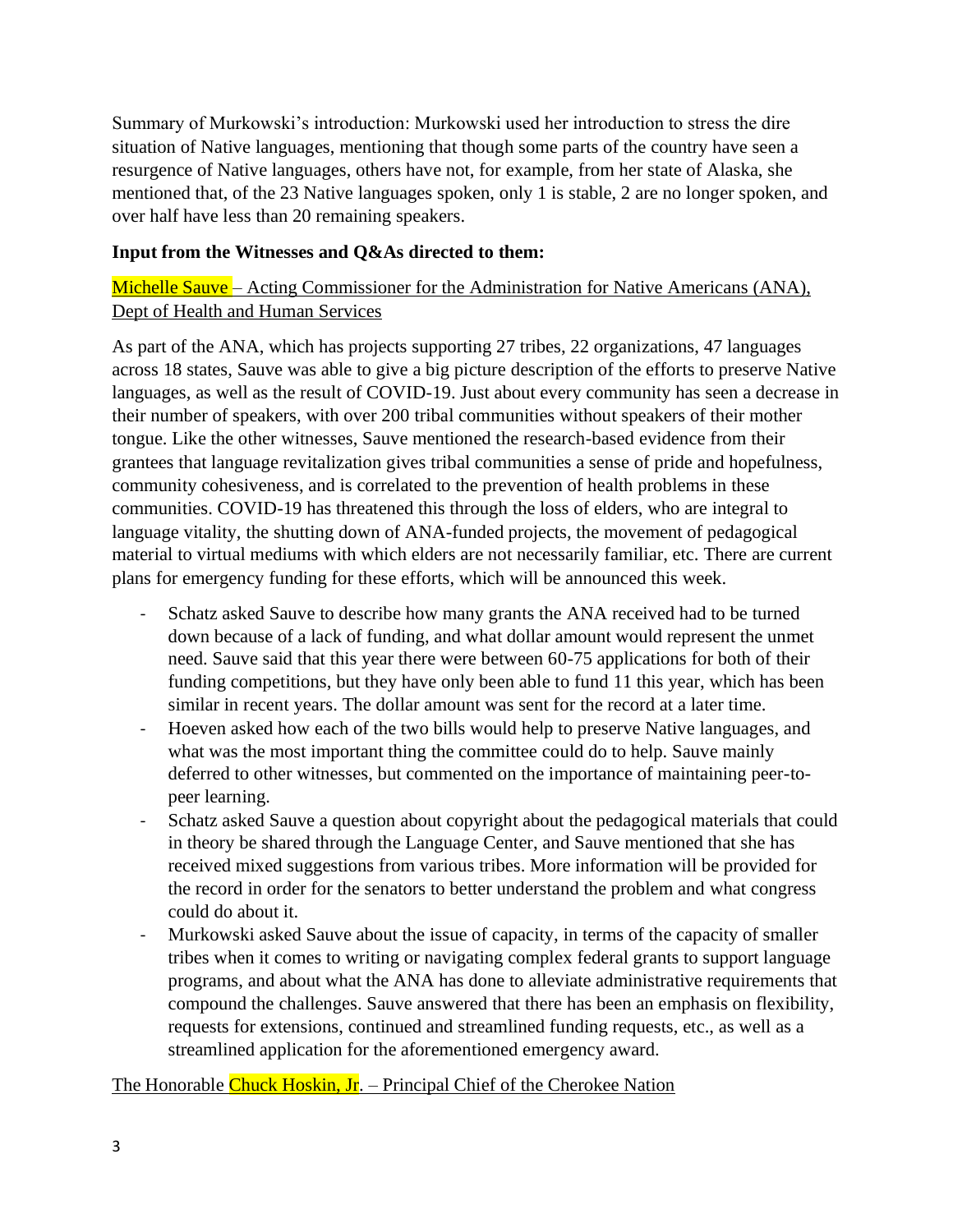The Cherokee Nation has 392,000 citizens, but only 2,000 fluent speakers (less than 1% of the population), showing that even large community numbers do not automatically alleviate the difficulties of preserving a language. The average age of these speakers is 70, with on average 15 speakers passing away a month. More than 50 fluent speakers have died of COVID-19. However, their own efforts to survey the Nation, similar the goals of the Feeling act, and their own efforts to create a Language Center, have been successful and have integrated a variety of members of the community (e.g., housing for elders and fluent speakers was created near an immersion school to create a campus where students could interact with elders). A major focus of educators is to not just create a supply of Cherokee speakers, but also a demand for them.

- Hoeven asked how each of the two bills would help to preserve Native languages, and what was the most important thing the committee could do to help. Hoskin replied that the bills should help all of Indian country, as, though opportunities and needs vary by nation, anything that can help support speakers to make a living (arts, teaching language, etc.) and keep their language relevant is crucial. Funding from the government should help this endeavor.
- Schatz asked why the Cherokee nation completed their own survey, and what benefits could come from a national survey with other communities. Hoskin explained ways in which their own survey has helped them. One powerful example for the Cherokee Nation's survey was their ability to understand their special and unique place in the world, by memorializing their existence, identifying other areas where members of the Nation live in which to invest, etc. Another example was that the survey data helped them identify fluent speaker members of the Nation to help them get vaccinated (they now have a ~70% vaccination rate). This evidence suggests there could be more ways to improve the lives of speakers.

## Leslie Harper – President of the National Coalition of Native American Language Schools and **Programs**

Harper's organization is a volunteer group that advocates for the use of Native American languages as the primary language of instruction across all subjects and types of schools, operating in 18 states and U.S. territories. Many of these initiatives, however, have been disrupted as these communities have seen more speakers pass away than usual and instruction has been halted or displaced. A wide range of revitalization strategies need to be considered, as well as various considerations regarding wellness measures (language vitality, infrastructure, jobs, etc.) that need support. While Congress has funded multiple university language centers for foreign languages, the Native languages of the country have been overlooked, and the two acts should help to fulfill the responsibility left by this gap. A more detailed testimony was sent for the record.

- Smith asked Harper to discuss the role of Native elders, who have been hit particularly hard by the pandemic, in language revitalization and preservation and how it has changed due to COVID-19. Harper shared that the number of elderly speakers has been reduced drastically over the last decade, and that it is crucial to train newcomers to honor the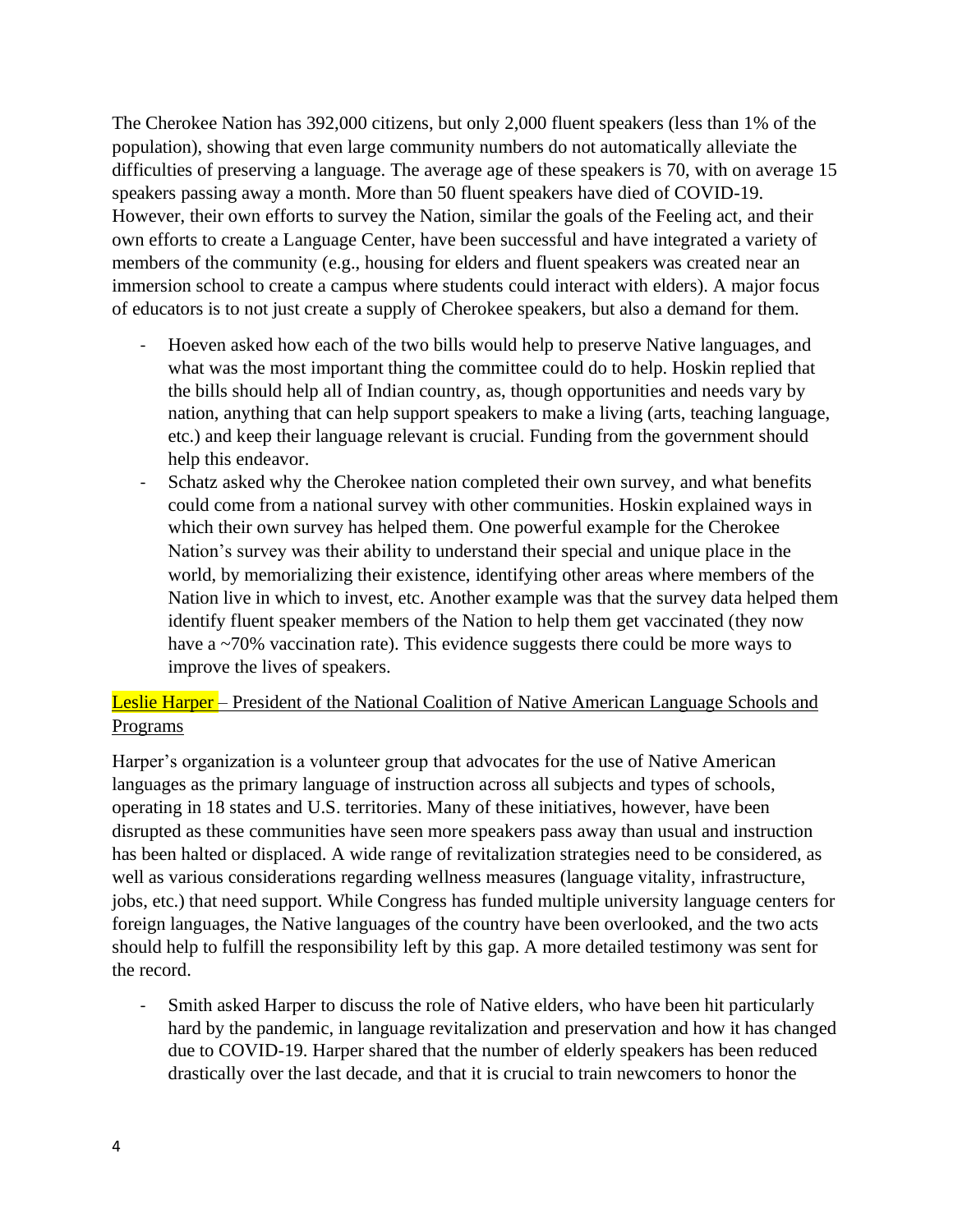legacy of the elders by continuing education of and in these languages with younger generations.

- Smith asked Harper, in addition to immersion programs, how her coalition was reaching out to adults, especially those who are not speakers of the language or for whom language learning is associated with trauma. Harper explained that it would be important to reach out to other programs to see how they are working through losses and pains, because this work requires intentional practices that need to be intentionally considered and designed, as well as implemented by a larger effort rather than just one revitalization linguist.
- Hoeven asked how each of the two bills would help to preserve Native languages, and what was the most important thing the committee could do to help. Harper replied that it takes a large number of people, doing multiple layers of work, to develop curriculum for all age levels and for the philosophies of tribal and local governments. With smaller schools or communities, they are invisible and if they don't have an entire school operating (which is a very effortful endeavor), they are left out of evaluations about Native speakers, etc. The Feeling Act should provide better representation for these organizations and communities.
- Schatz asked Harper about problems in regards to the development of immersion materials, and Harper explained that this is consistent across schools: language educators are making and creating materials because these individuals are the experts, and there are no outside sources to go to for resources to develop for the given community.

# Ka'iulani Laeha – CEO of Aha Punana Leo (Hawai'ian Language Preservation and Education Organization)

As the CEO of the longest-standing Native language program in the US (a non-profit organization), which has resulted in notable language resurgence, Laeha has insight into some of the successes of such work, as well as the steps needed for progress. Aha Punana Leo has wanted a center like the one proposed in S. 989 for years, as the Native American Languages Act (NALA) of 1990 hasn't necessarily provided all of the desired benefits to Native languages. NALA will only be successful and possible if congress ensures effective implementations of it. Ideally, Laeha says, the center would act like a consortium across Hawaiian, Alaskan, and Native American communities where coordinated support for developing programs could reach each Native community and remove some of the burden from the grassroots organizations and individual teachers who have had to create materials from scratch and advocate for themselves. Laeha suggested that the American Familiess Plan address this.These programs cannot succeed as one-size-fits-all, but should be able to help each other.

- Schatz asked Laeha what the challenges were in one-size-fits-all approaches, as well as for recommendations. Laeha responded that along with standardization could come barriers, for example, definitions of quality come from accreditations aligned with English language schools, and not ones that consider indigenous languages or the revitalization aspect of language teaching. Laeha suggested using qualifications that focus on proficiency and cultural instruction for revitalization-based measurements of quality, as well as targeted and regular funding.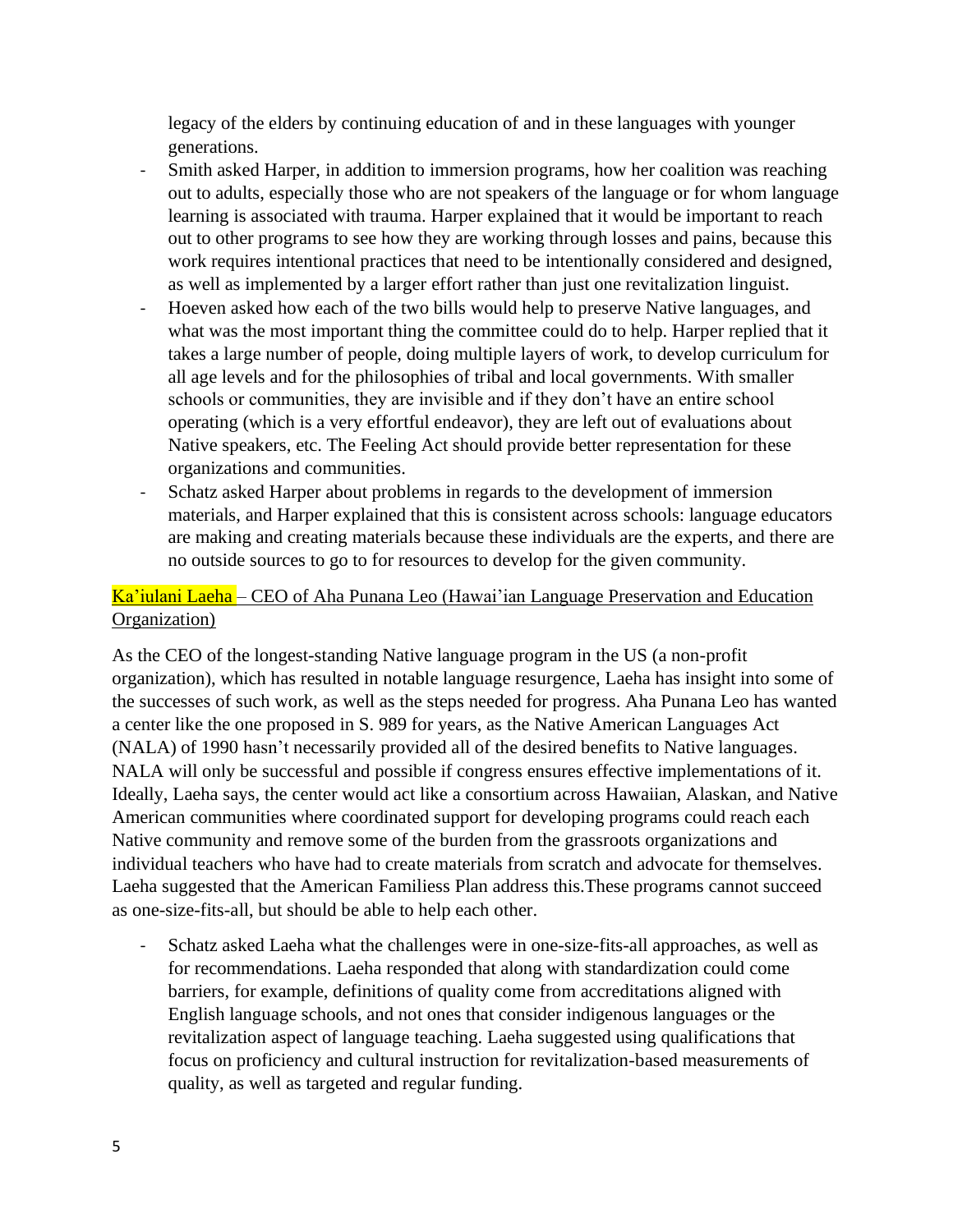- Schatz asked Laeha to expand upon the value of sharing Best Practices in regards to teaching, considering the burden on small communities to develop materials from scratch. Laeha recognized that each community is unique, but gave testimony to the success of sharing with programs that have reached out to the Aha Punana Leo.
- Murkowski asked Laeha about the idea of the consortia of Hawaiian, Alaskan, and Native American language initiatives, and what more the DOI (Department of Interior) and ANA programs could do to support development of preservation and partnership. Laeha responded that many communities face similar issues in terms of the resources that they have access to and what is required of staff, as well as the way in which the needs of each community are defined.
- Additionally, she asked her to comment on the extent to which this work could be virtual or would benefit from being in person. Laeha answered that, while communities have learned a lot about working remotely, it may be more effective to meet in person, as being in the presence of this effort better demonstrates to the learners what is possible.

## Bernadette "Yaayuk" Alvanna-Stimpfle – Chair of the Alaska Native Language Preservation and Advisory Council

Alyanna-Stimpfle commented on the need for increased budget allocations, with attention to small tribes who don't have the capacity to write or navigate complex grants. Because of COVID-19, her communities have struggled with loss of speakers, as well as with the difficulty of maintaining classes considering there is limited bandwidth and high internet costs. Further, many are not familiar with online teaching. Though the state of Alaska declared a linguistic emergency in the state in 2018, at the state level nothing has happened except for budget cuts at the University of Alaska, leaving things worse than they were when the emergency was declared. What is needed now is focus on indigenous language teacher preparation, the development of materials, the normalization of language, and education reform that focuses on inclusion. Alvanna-Stimpfle's organization is working with both Hawai'i and New Zealand to work towards a college of Alaska Native Languages with the University of Alaska for teacher certification and licensure processes to increase in language documentation and access. For this they need federal and state funding, including for an initative to make everything Open Access so that Alaskans don't have to pay to learn their own Native languages.

- Murkowski asked Alyanna-Stimpfle whether having access to the information provided by the Feeling Act would help inform the collection and programming for the work that is done within the Council, considering the difference between the information being collected on a national level versus a more organic approach. Alyanna-Stimpfle responded that young people in these communities have done important surveying already, but that they need to continue working with elders as mentors. The statistics that could be provided by the Act could be important in identifying mentors.
- Murkowski asked whether efforts should be focused on early learners (children) or those in higher education, or both. Alyanna-Stimpfle responded that young people need to learn and pass the language onto their children, growing into speakers from an early age. Older speakers have a different perspective, as many are traumatized and want things spoken a